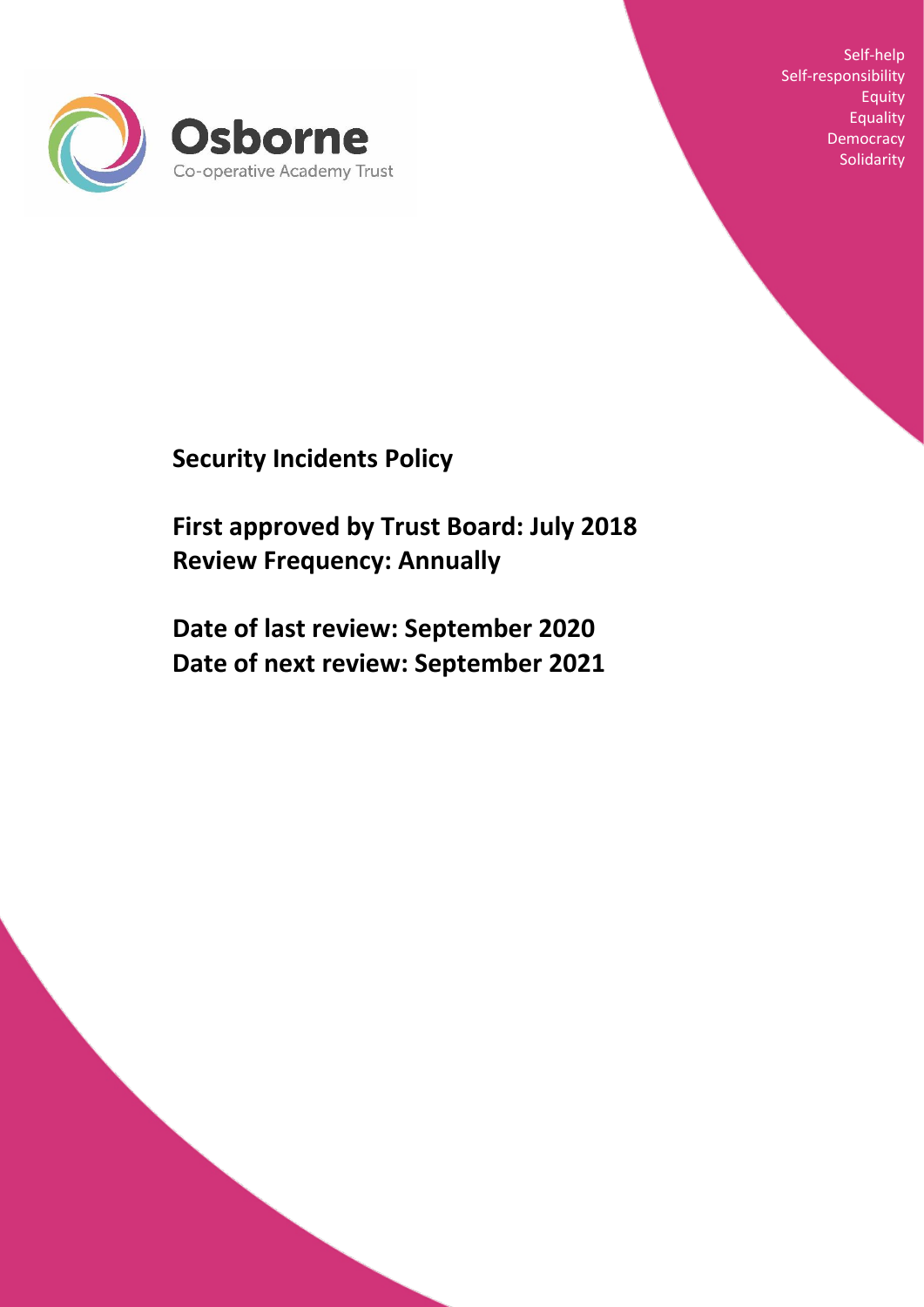# **Version Control**

| <b>Author/Reviewer</b> | <b>Date Created</b> | <b>Version</b> | <b>Notes</b>                        |
|------------------------|---------------------|----------------|-------------------------------------|
| <b>IGS</b>             | July 2018           | 1.0            |                                     |
| IGS/K. Draper          | July 2019           | 2.0            | Roles pre-populated for ease of use |
|                        |                     |                | Additional point 8 added            |
|                        |                     |                | Other minor updates for ease of use |
| K. Draper              | September 2020      | 2.1            | No amendments                       |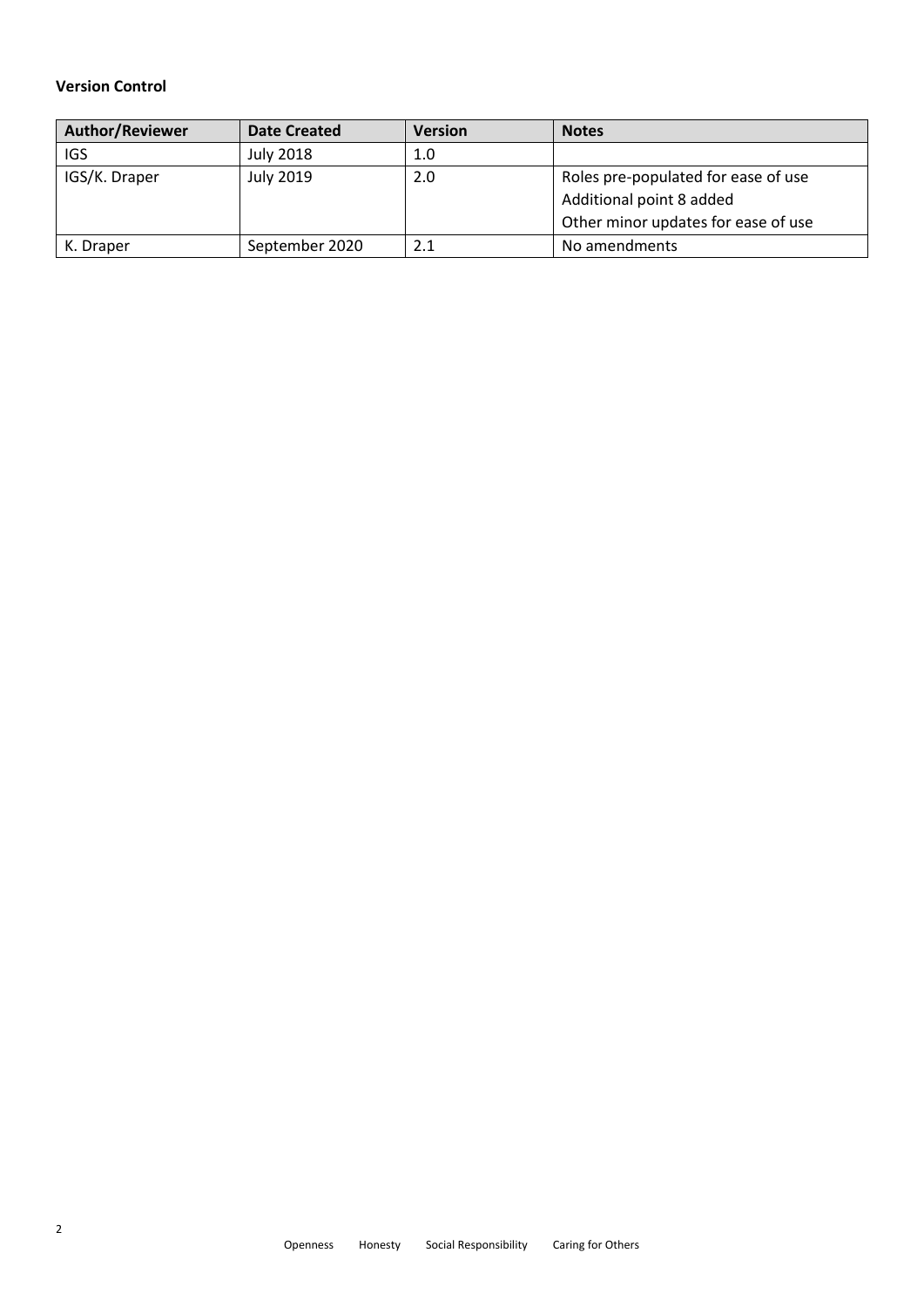### **Osborne Co-operative Academy Trust**

Osborne Co-operative Academy Trust is a multi-academy trust (MAT) incorporated around the principles and values of the international co-operative movement. These are Equality, Equity, Democracy, Self-help, Self-Responsibility and Solidarity, along with the ethical values of openness, honesty, social responsibility and caring for others. These values and principles underpin all our actions.

A security incident is a confirmed breach, potential breach or 'near-miss' breach of one of the school's information policies

Policy points are numbered. The numbering corresponds to explanations of 'why?' and 'how?' for each point further down the page.

## **What must I do?**

- 1. *MUST*: If you discover a security incident, you must immediately **report** it
- 2. *MUST*: When reporting the incident, you must **provide** as much information as possible
- 3. *MUST*: The Investigating Officer must **complete** investigations and complete an outcome report (see Procedures for Reporting or Handling a Security Incident)
- 4. *MUST*: All staff must support investigations into incidents as required
- 5. *MUST*: Maintain a full **record** of each incident from reporting to closure
- 6. *MUST*: The Headteacher/SIRO must support the investigation of **major and critical** incidents
- 7. *MUST*: Comply with the timescales and escalation process outlined in our Procedures for Reporting or Handling a Security Incident
- 8. *MUST:* Major and critical incidents must be referred to the Data Protection Officer.

# **Why must I do it?**

- 1. Capturing security incidents allows us to respond effectively when something has gone wrong. Capturing all types of security incidents allows us to understand where our weaknesses are, how well our policies are working and what we should change about our policies to make them more effective
- 2. To help us quickly assess the severity of the incident and to speed up the investigation
- 3. Carry out an effective process appropriate to the severity of the incident
- 4. Carry out an effective process appropriate to the severity of the incident
- 5. Ensure the process is followed to completion
- 6. Ensure that there is appropriate resource, expertise and independent scrutiny of processes for higher impact incidents
- 7. Ensure that all incidents are handled in a timely manner
- 8. Ensure that serious incidents are reviewed against the criteria for reporting to the regulator.

#### **How must I do it?**

- 1. Report immediately to the CEO or Headteacher, (or their Deputy if they are unavailable) or if you would like to stay anonymous [kate.draper@osborne.coop.](mailto:k.draper@osborne.coop) No action will be taken against any member of staff who reports a security incident about another member of staff in good faith. Identification of a reporting party who requests anonymity shall be protected as far as is feasible.
- 2. Include full details of the incident such as dates, names and any remedial action that has been taken.
- 3. Where appropriate, undertake the following:
	- a. Identify expected outcomes, stakeholders and any policies breached.
	- b. Speak to staff involved.
	- c. Record evidence and keep an audit trail of events and evidence supporting decisions taken
	- d. Get expert help
	- e. Escalate
	- f. Inform data subjects (service users, staff) where appropriate